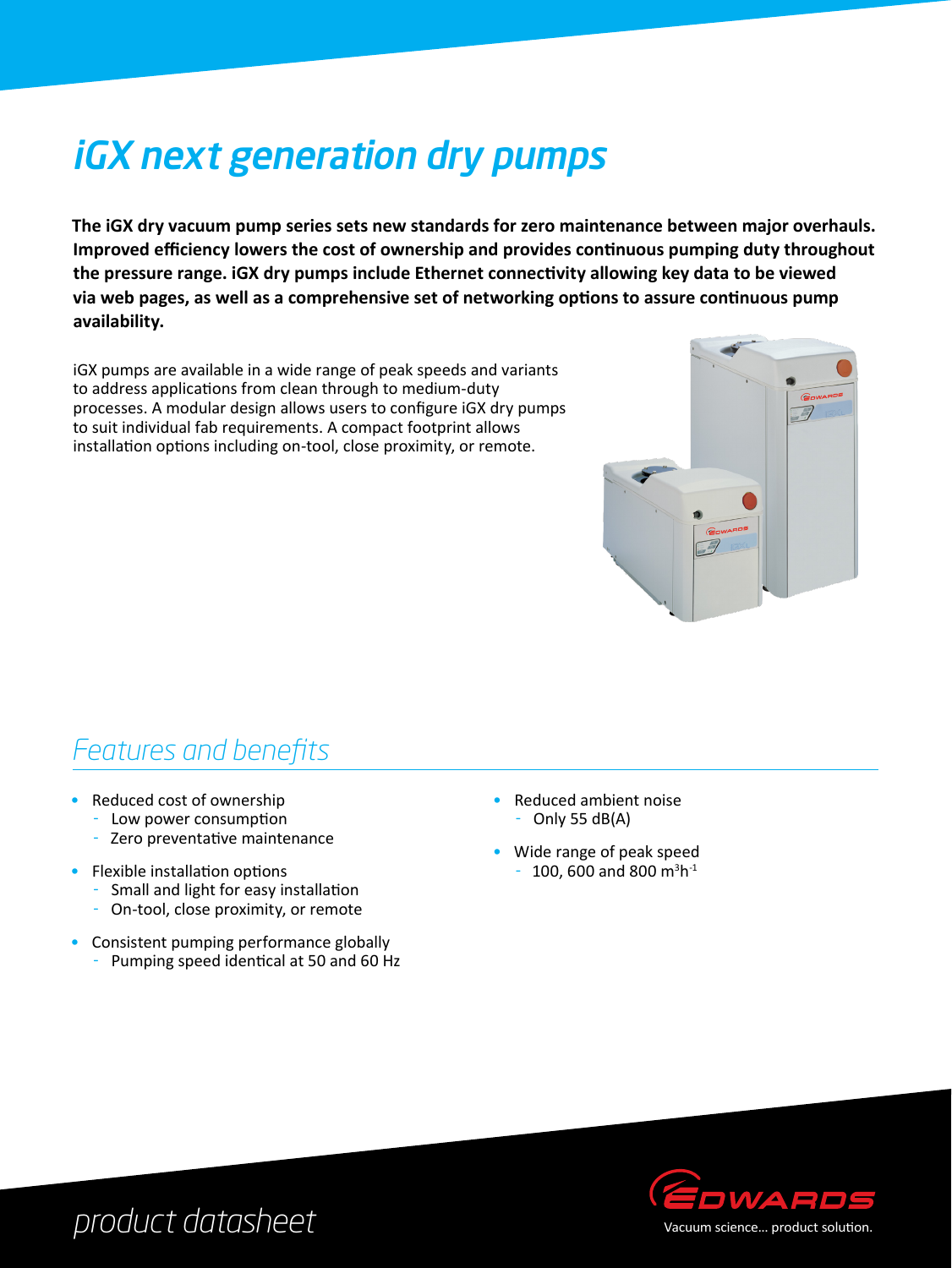## *Specification*

|                                                       | <b>iGX</b>            | 100           | 600           | 1000          |
|-------------------------------------------------------|-----------------------|---------------|---------------|---------------|
| Performance                                           |                       |               |               |               |
| Peak speed                                            | $m^3h^{-1}$           | 105           | 620           | 800           |
|                                                       | cfm                   | 62            | 365           | 471           |
|                                                       | $1$ min <sup>-1</sup> | 1750          | 10333         | 13333         |
| Ultimate pressure                                     | mbar                  | $5.00E^{-03}$ | 7.00E-04      | $1.00E^{-03}$ |
|                                                       | torr                  | $3.75E^{-03}$ | $5.25E^{-04}$ | 7.50E-04      |
|                                                       | Pa                    | 0.50          | 0.07          | 0.10          |
| Power at 700 torr exhaust                             |                       |               |               |               |
| Ultimate                                              | kW                    | 1.0           | 1.6           | 1.6           |
| Green Mode                                            | kW                    | 0.05          | 0.05          | 0.05          |
| Water*                                                |                       |               |               |               |
| Water flow                                            | slm                   | 1.0           | 2.0           | 2.0           |
| Nitrogen                                              |                       |               |               |               |
| L variant                                             | slm                   | 0             | 0             | N/A           |
| N variant                                             | slm                   | 4 to 39       | 4 to 39       | 4 to 39       |
| M variant                                             | slm                   | 4 to 44       | 4 to 44       | N/A           |
| Installation details                                  |                       |               |               |               |
| Footprint (excl. exhaust)                             | m <sup>2</sup>        | 0.195         | 0.195         | 0.195         |
| Weight                                                | Kg                    | 120           | 220           | 230           |
| Inlet connection                                      |                       | <b>ISO63</b>  | ISO100        | ISO100        |
| Outlet connection                                     |                       | <b>NW25</b>   | <b>NW25</b>   | <b>NW25</b>   |
| Noise at ultimate                                     | dB(A)                 | $<$ 55        | < 55          | < 55          |
| * Flow with optional Constant Water Flow Valve fitted |                       |               |               |               |

#### *Applications*

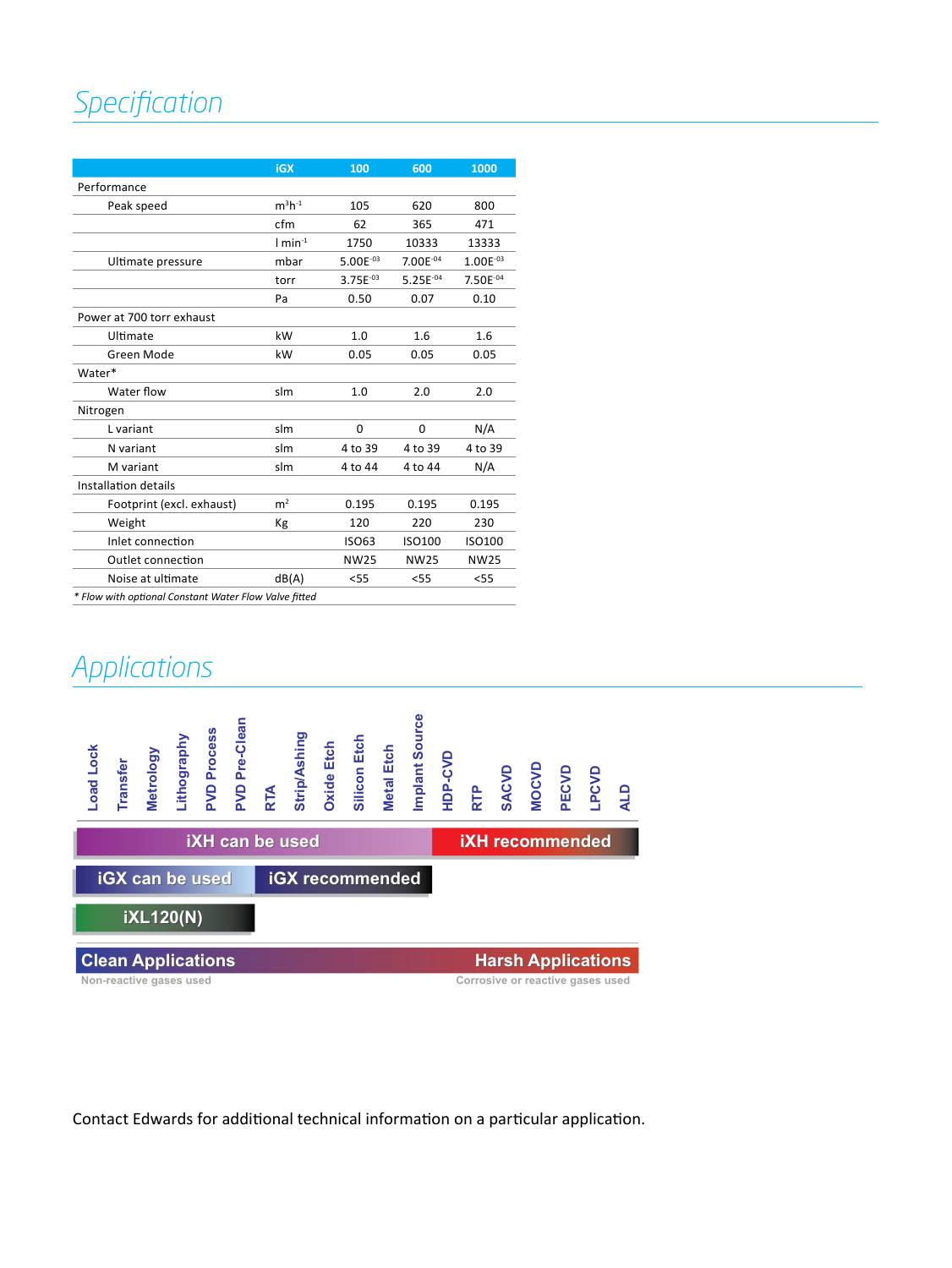# *Speed curves*





# *Designed for energy efficiency*

- High performance motors and inverter drives<br> $\sim 1$  ow operating power consumption
	- $\sim$  Low operating power consumption<br> $\sim$  Lower power standby mode using G
	- Lower power standby mode using Green Mode
- Nitrogen dilution can be tuned to the application requirement
	- Minimizes gas usage
	- M variants can reduce nitrogen purge while in Green Mode
- Highly efficient cooling
	- High conductivity materials and good design enables low water flow
- Precision ceramic bearings
	- Very high load capability for reliability
	- Low noise and vibration

#### *Ethernet connectivity*

The iGX Series includes unique web serving functionality that allows viewing of key parameters through a simple Ethernet connection and browser.

A user can connect to the pump using a browser and pump address to view a range of information, such as:

- Operating status
- Key parameters
- Parameter setpoints
- Alert summary